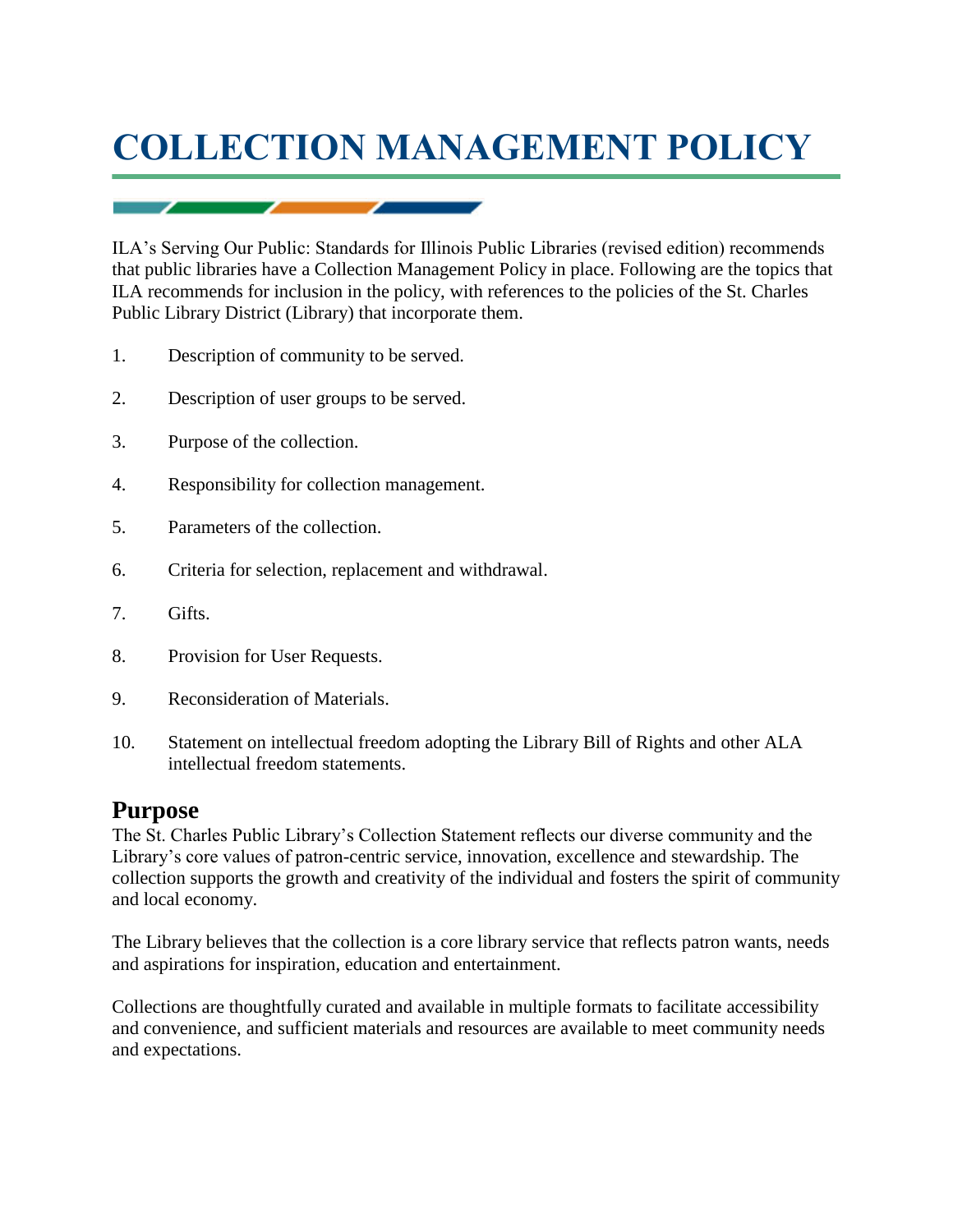## **Principles**

The Library supports the American Library Association's Library Bill of Rights position statement, including the Freedom to View and Freedom to Read. These guiding documents protect the right of the individual to access information, even when the content may be controversial or unacceptable to others. Patron privacy and confidentiality are central to these patron-centric rights.

The Library is committed to resource sharing. We strive always to be a responsible borrower and lender and adhere to interlibrary loan codes and standard procedures. Membership in various library consortiums maximizes the prudent stewardship of taxpayer funds. In addition, these services enable access to the largest possible collections of materials at a local, state, and national level for our patrons. Consortia memberships include, but are not limited to, Reaching Across Illinois Library System (RAILS) and System Wide Automated Network (SWAN), Amigos Library Services, and WorldShare Interlibrary Loan. Our membership in multiple consortiums demonstrates our belief that patron-centric service, innovation, excellence and responsible stewardship are collaborative endeavors.

## **Scope**

All collection development work is aligned with the strategic goals and priorities of the St. Charles Public Library. The Board of Trustees of the St. Charles Public Library District delegates to the Director the overall responsibility of the development of the collections. Collections are built and maintained using a variety of professional methods and strive to serve the entire community, including all ages, socio-economic and cultural backgrounds, and educational needs. Collections are general in scope, and balanced in terms of subject coverage, point of view and interest level, thus representing an unbiased collection. The Library does not generally collect textbooks, workbooks, highly specialized or technical materials, or materials designed for one user/home use only. Materials significantly above the average price point of similar items in the collection are purchased at the discretion of the selector based on multiple factors including, but not limited to, local demand, uniqueness, and perceived lasting significance.

Circulation and other collection data is collected and analyzed by professional Library staff members using the ILS (integrated library system), as well as statistics from digital content providers. Additional collection evaluation is accomplished by Library staff members via use of library software tools like Collection HQ, and comparative reporting tools such as State of Illinois Public Library Annual Report (IPLAR), and PLAMetrics from the Public Library Association.

In addition, Library staff members collect feedback from our patrons - and community data and information – via surveys, demographic sources, and various avenues of customer interactions. Patrons' item requests and conversations directly inform the Library's collection choices.

Reference collections of St. Charles and Kane County local history, local newspapers, and local government documents are maintained. Genealogy reference materials relating to the area are also collected. The Library is not a government document depository and as documents become widely available online and are no longer produced in print, may choose to stop collecting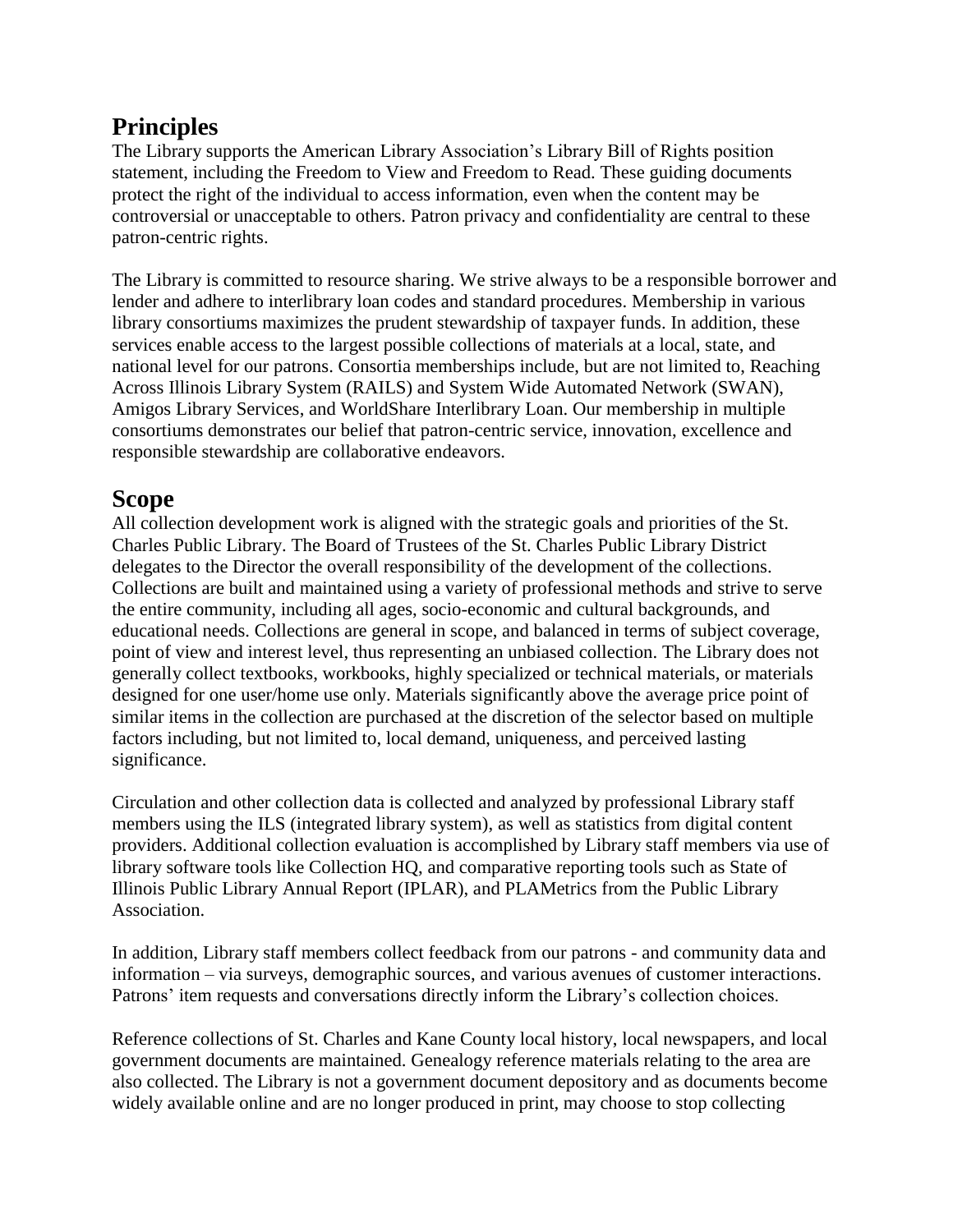selected paper government documents. Reference collections are not archival, and while basic preservation measures are taken to ensure their usability and good repair, the Library is neither a museum nor archive and cannot provide specialized care, preservation, or security.

The Library collects materials primarily in English, as well as providing language instruction materials and resources for both English speakers learning foreign languages and non-English speakers learning English. To reflect the ethnic and cultural diversity of the community, when the population of the local community whose first language is not English nears 10% of the Library's total services population, a basic collection of materials in that language may be established. The Library currently develops a Spanish language collection.

We strive to offer collections in various formats to provide increased accessibility and for patron convenience.

## **Selection**

The Library staff is responsible for the selection of the materials for the collection. No employee, including the Director, may be disciplined or dismissed for the selection of Library materials when the selection is made in good faith and in accordance with the written selection policy of the St. Charles Public Library.

Librarians, as selectors, undertake the selection of materials. Material selection criteria are informed by current events and local community interests; cultural and social trends; professional reviews; and staff professional knowledge and experience. Patron requests and recommendations are welcomed and are subject to the same selection criteria as other materials. Patron demand drives the addition of multiple copies of popular materials.

Librarians collect items in appropriate and available formats by adapting strategies that provide for the anticipated needs of patrons. Digital formats include electronic databases and resources, software and hardware, and devices. Digital curation takes into account the lifespan of the item, the product, and the product version to maintain currency, relevance, and sustainability.

Professional experience and judgment when selecting items includes considering item demand, publishing trends, cost, currency, availability through other libraries and duplication. Other considerations may include literary value, factual accuracy, reading and grade level, target audience, relation of the item to the existing collection, and item inclusion on standard library lists. In addition, the maturity of theme/topic is also relevant to the selection of materials for youth and young adults. The physical format of the item may be a consideration (item too big, too small, poor quality of the binding, packaging). Is the item most usable in print or a digital format? Selectors are mindful to include diverse and sufficient materials to educate, inspire, and entertain the entire community.

## **Deselected Materials**

To maintain relevant collections and content in all formats, the Library must continuously evaluate collections and deselect materials. Criteria for withdrawing items include, but are not limited to, declining interest, poor condition, space limitations, unnecessary duplication, obsolete